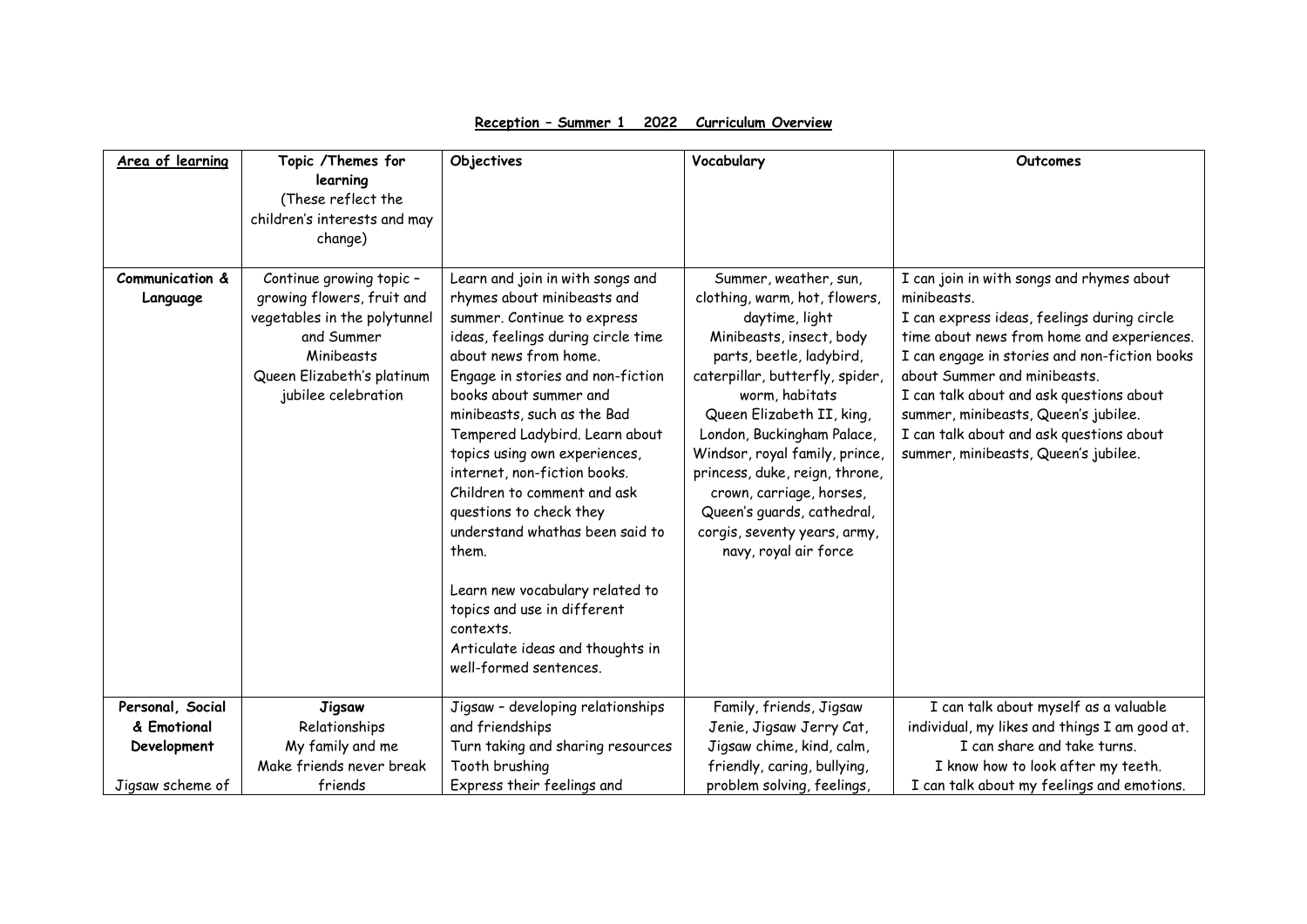| work for 4 and 5<br>year olds |                                                                                                                                                                            | consider the feelings of others<br>Build constructive and respectful<br>relationships                                                                                                                                                                                                                                                                                     | emotions                                                                                                                                   |                                                                                                                                                                                                                                   |
|-------------------------------|----------------------------------------------------------------------------------------------------------------------------------------------------------------------------|---------------------------------------------------------------------------------------------------------------------------------------------------------------------------------------------------------------------------------------------------------------------------------------------------------------------------------------------------------------------------|--------------------------------------------------------------------------------------------------------------------------------------------|-----------------------------------------------------------------------------------------------------------------------------------------------------------------------------------------------------------------------------------|
| Physical<br>Development       | P.E. Apparatus -<br>Outdoor provision,<br>polytunnel-digging and<br>planting.<br>Develop their small motor<br>skills so that they can use a<br>range of tools competently. | See whole school Salford PE<br>scheme of work<br>Develop overall body strength, co-<br>ordination, balance and agility.<br>Combine different movements<br>with ease and fluency.<br>Outdoor provision<br>Develop the foundations of<br>handwriting.                                                                                                                       |                                                                                                                                            | I can move in different ways and use<br>apparatus.<br>I can develop overall body strength, co-<br>ordination, balance and agility.<br>I can develop the foundations of<br>handwriting.                                            |
| Literacy                      | Stories, non-fiction books,<br>songs and rhymes about<br>summer, minibeasts,<br>Queen's platinum jubilee                                                                   | Monster Phonics - segmenting<br>and blending sounds in words,<br>learning letter sounds, phoneme<br>/grapheme correspondence.<br>Give meaning to marks<br>Letter formation<br>Name writing<br>Write simple words, labels and<br>captions and sentences about<br>Summer, minibeasts and the<br>Platinum Jubilee<br>Book handling, reading simple<br>words and storytelling | Phonemes<br>Segment<br>Blend<br>Letter sounds<br>Letter names<br>Alphabet<br>Digraphs<br>See Communication and<br>language for vocabulary. | I can read letters by saying the sounds for<br>them.<br>I can read words/simple sentences made up<br>of words with known sound - letter<br>correspondences. I can write labels/captions<br>/ sentences using my phonic knowledge. |
| <b>Mathematics</b>            | See White Rose Maths<br>Scheme<br>To 20 and beyond<br><b>Building numbers</b>                                                                                              | Build and identify numbers to 20<br>and beyond using a range of<br>resources<br>Recognise that numbers 1-9                                                                                                                                                                                                                                                                | Numbers to twenty and<br>beyond<br>Count on, more/less/fewer,<br>full ten,                                                                 | To build and identify numbers to 20 and<br>beyond using a range of resources<br>To recognise that numbers 1-9 repeat after<br>every full 10                                                                                       |